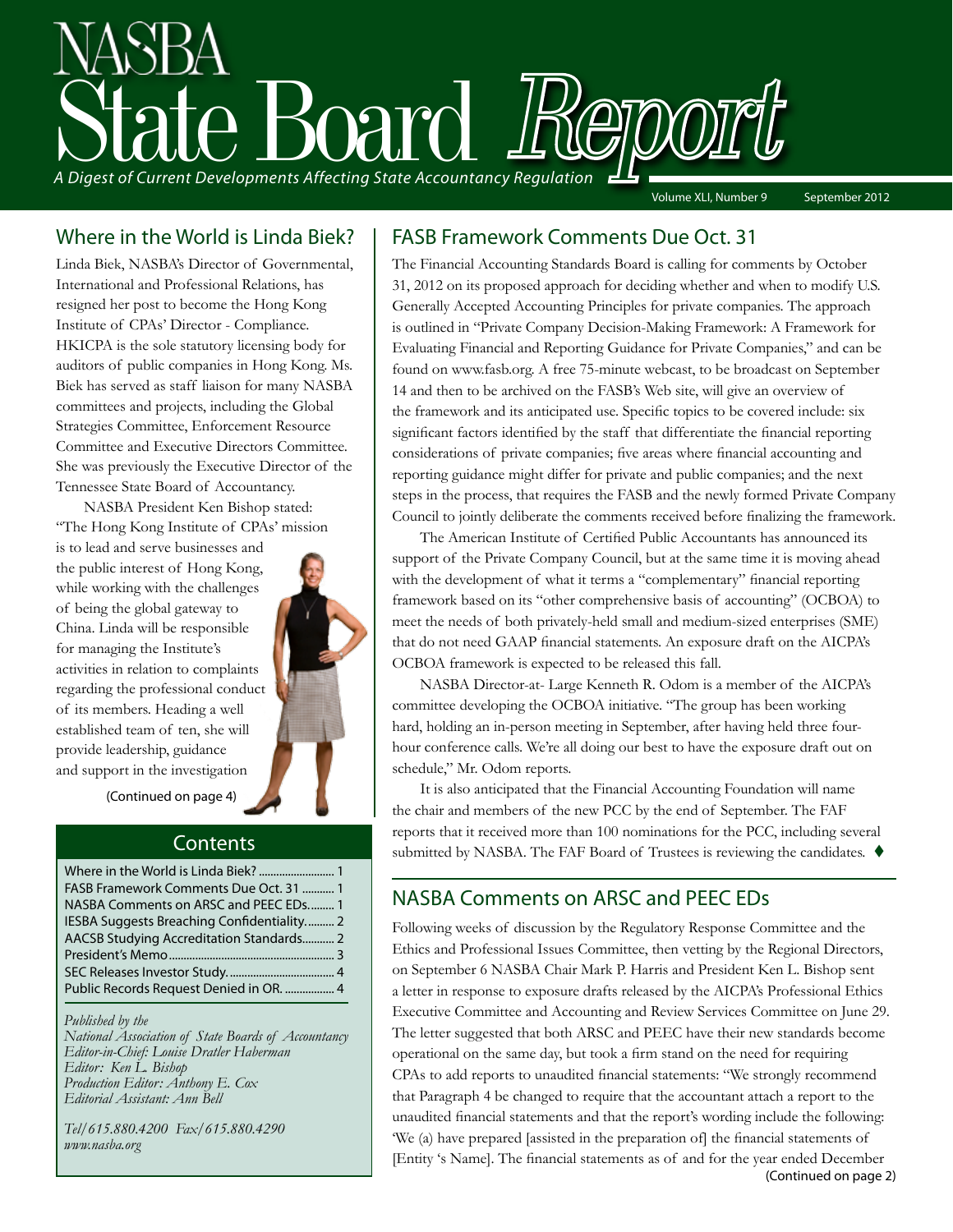### IESBA Suggests Breaching Confidentiality

The International Ethics Standards Board for Accountants has issued a proposal which would require a professional accountant to determine whether certain suspected illegal acts are of such consequence that disclosure to an appropriate authority would be in the public interest. The August 2012 Exposure Draft on "Responding to a Suspected Illegal Act," explains: "In making this determination, the professional accountant shall take into account whether a reasonable and informed third party, weighing all the specific facts and circumstances, would be likely to conclude that the suspected illegal act is of such consequence that disclosure would be in the public interest. The determination will require professional judgment and consideration of the nature and magnitude of the matter, including the number of people that could be affected by the suspected illegal act and the extent to which those people could be affected, irrespective of the size of the client or employing organization." Proposed Sections 225 and 360 of the IESBA's Code of Ethics for Professional Accountants describe the circumstances under which an accountant shall or "has a right to" override the fundamental principle of confidentiality and

### AACSB Studying Accreditation Standards



The Association to Advance Collegiate Schools of Business (AACSB) is engaged in an intensive review process of its standards for accreditation of institutions which it expects will conclude with the adoption of new standards and processes in April 2013, Dr. Jerry Trapnell writes in "Frontiers," a blog of the Western Cooperative for Educational Telecommunications (WCET). The AACSB

Jerry Trapnell

currently accredits 655 institutions in 44 countries, which is only 5 percent of the world's institutions that are offering business degrees, Professor Trapnell notes. How distance learning should be addressed in these standards is being given considerable attention by the AACSB's Distance/Online Education Task Force. It is unlikely that any new standards will be addressed to this mode of delivery, Dr. Trapnell states, but the broader standards on curricula content, faculty qualifications, infrastructure, etc., will be applied to all delivery modes.

WCET was founded by the Western Interstate Commission for Higher Education in 1989 to integrate distance learning and education technology into the academic services of higher education institutions in 15 Western states. Its membership now includes representatives in nearly every state and several countries, the organization reports. The WCET is working on a "State Authorization Reciprocity Agreement" that is expected to be released later in 2012. This would make it easier for institutions to comply with the U.S. Department of Education's requirement that will go into effect on July 1, 2014 calling for institutions offering distance or correspondence education to acquire authorization from any state in which they operate. This authorization is required disclose a suspected illegal act by audit and non-audit clients to an appropriate authority.

Section 225.14 does leave room for the accountant not to whistleblow if threatened with physical violence: "In exceptional circumstances, a professional accountant in public practice is not required, under this section, to disclose the suspected illegal act. Exceptional circumstances would arise where a reasonable and informed third party would conclude that the consequences of disclosure are so severe as to justify not complying with the requirement to disclose, for example, where there would be threats to the physical safety of the professional accountant or other individuals."

IESBA Chair Jorgen Holmquist stated: "When the consequences of non-disclosure are potentially harmful to individuals or society, confidentiality must be overridden." Several NASBA committees are studying the exposure draft and the IESBA is requesting comments on the proposal by December 15, 2012. The document can be found on www.ethicsboard.org and comments can also be submitted via that site.  $\blacklozenge$ 

to maintain eligibility for students of that state to receive federal financial aid.

In June the Accrediting Commission for Community and Junior Colleges of the Western Association of Schools and Colleges took action against 45 institutions for failing in some way to meet its standards, but only the City College of San Francisco received an order to show cause for non-compliance with its eligibility requirements. By June 2013 the City College of San Francisco must show cause why its accreditation should not be withdrawn and that the deficiencies noted have been corrected. The City College of San Francisco serves 100,000 students at nine campuses and many other sites throughout San Francisco.  $\blacklozenge$ 

### ARSC and PEEC EDs (Continued from page 1)

31, 20XX, were not compiled, reviewed, or audited and, accordingly, we (I) do not express an opinion or any form of assurance on them.'" The NASBA comment letter also recommends that the legend "See Accountant's Report" be placed on each page of the unaudited financial statements.

The letter further points out: "One consequence that may occur as a result of designating 'prepare and present' engagements as non-attest engagements is that such engagements will no longer be subject to peer review."

NASBA's letter can be found on www. nasba.org. Both exposure drafts can be found on www.aicpa.org, the ARSC exposure draft entitled: "Association with Unaudited Financial Statements; Compilation of Financial Statements; and Compilation of Financial Statements-Special Considerations" and the PEEC proposal "Proposed Revised Interpretation No. 101-3 Under Rule 101."  $\blacklozenge$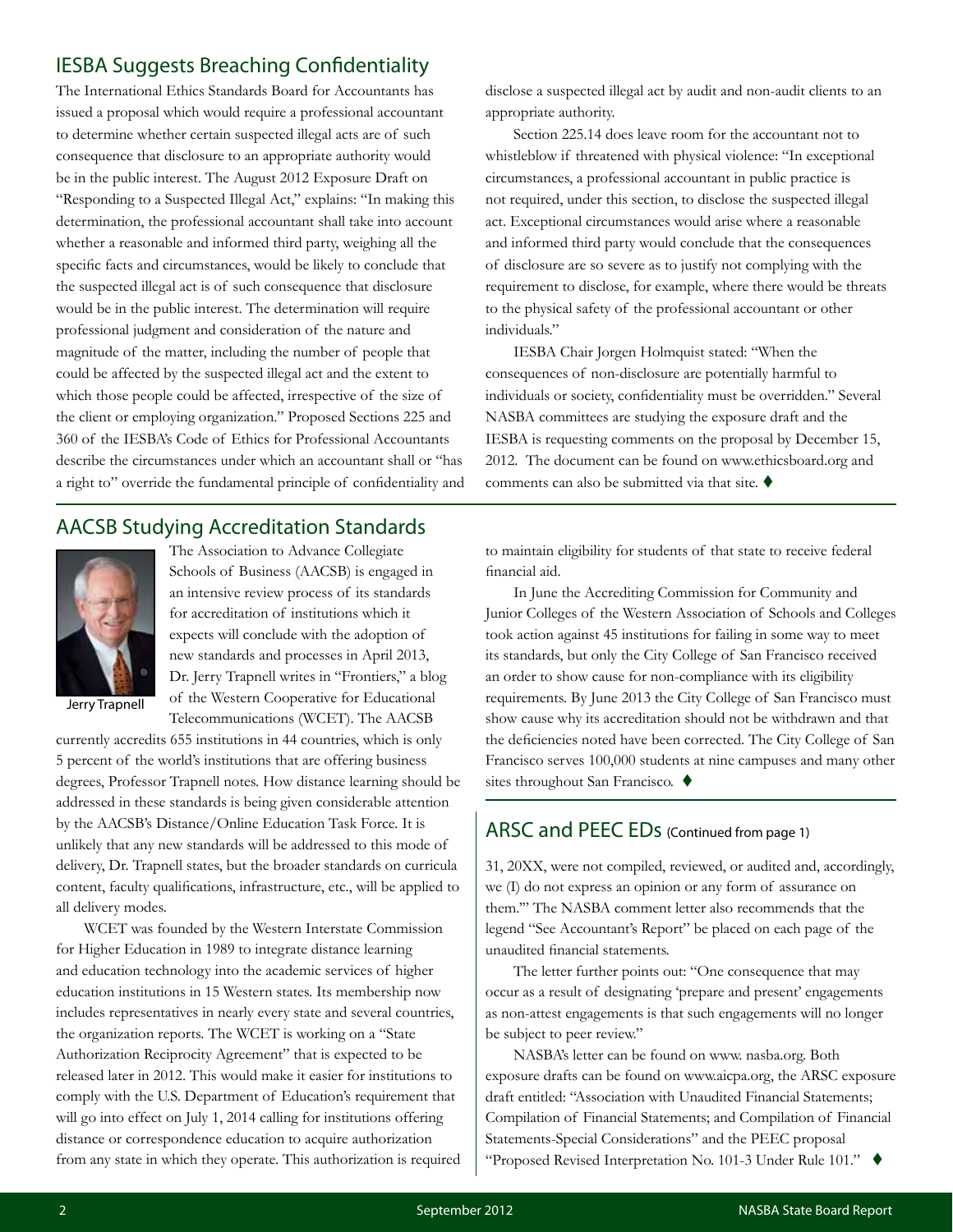# President's Memo

# **Photos on the Wall**

Have you ever been watching a television broadcast when the commentator warns that an upcoming video may contain graphic content so that you may want to divert your eyes? Well, this article may contain content that is politically edgy to some (just in case you want to go on to the next article).

Outside my office in Nashville is a wall of photos of the Chairs of NASBA who served over the past 17 years, since NASBA has been headquartered in Nashville. I walk by those photos numerous times every day and often stop to look at the faces of those fine leaders, most of whom I have gotten to know during my tenure as both a NASBA volunteer and employee. I usually point out the wall of Chair photos when I show visitors and guests around our facility. On several occasions someone will mention the lack of diversity. Not surprising. In fact, in the past 17 years, 15 of our chairs have been men…white men.

I want to be clear that I would not want to dissuade anyone from seeking the Chair position, nor am I being critical of any of the men on the wall -- or the volunteers who elected them. Each Chair was, or continues to be, a dynamic leader who brought new ideas and enhancements to NASBA. I am also not being critical of our current selection process. Our bylaws provide for a fair and equitable process through which State Boards regionally elect Nominating Committee members, who in turn recommend to the State Boards a candidate to become Vice Chair and then to accede to Chair. What I



Ken L. Bishop

am challenging us all to consider is the culture of NASBA which has somehow failed to encourage women and minorities to aspire to, seek and hold NASBA's highest office.

I recently had a conversation with Sandra A. Suran, NASBA's 2011 William H. Rensselaer Award winner and NASBA's second woman Chair, in 1984-85 (called "President" in 1984). During that conversation, she freely discussed her concern about how the lack of diversity of our volunteer leadership might ultimately harm NASBA.

Like Colonel Oliver North's attorney's famous remark during the Senate hearings into the Iran-Contra affair, "I am not a potted plant." As NASBA's President and CEO, I share the responsibility to promote and protect the reputation of this great organization. When an esteemed leader like Sandra Suran has the wherewithal to reach out and candidly comment about the need to promote diversity in our leadership, then maybe it is time to get the issue out into the bright light of day and to begin a dialog of how we can do better. Just as when Nathan T. Garrett (NASBA President 1992-1993) told the 2011 Annual Meeting it was time to make sure current professional regulations prohibit discrimination in employment – and our Uniform Accountancy Act Committee did that.

 On a recent Saturday morning I was having coffee with my wife Sheilah before heading over to the quiet NASBA office to write the next *President's Memo*. She asked if I had decided upon the topic, and I mentioned my idea of "Photos on the Wall," and suggested that it might be a bit of a politically slippery slope. She responded, "Well, you have always led with your chin and it has served you pretty well." As I drove the 25 miles from my house to the office, I continued to consider the idea. Ultimately I concluded that if I didn't raise the issue now, I might be driving to the office in five years wishing that I had.

NASBA's primary constituency is you, our 55 State Boards of Accountancy. I have had the opportunity to attend many of your Boards' meetings, so I know that most Boards are well balanced with men and women and ethnically diverse. As there is no shortage of tremendously qualified women and people of color on our State Boards, my questions to those Board members are: How do we encourage you toward pursuing a leadership role in NASBA? Are there perceived barriers we need to address?

I should point out that NASBA is certainly not void of having strong women and people of color serving in key volunteer leadership roles. Our current Board of Directors has women and people of color with outstanding professional knowledge and people skills. They include Directors-at-Large Walter C. Davenport, Theodore W. Long, Jr., and Laurie J. Tish, Southwest Regional Director Janice L. Gray and Mountain Regional Director Karen Forrest Turner. Diane M. Rubin, one of the two women in the "Photos on the Wall" and one of the four women Chairs in the past 50 years, served as NASBA's Chair in 2005-6 and continues to be a respected representative of NASBA, nationally and internationally. Our Past Chairs Committee is enriched by the participation of Nathan T. Garrett and Thomas Iino (President 1985-86).

It is not unusual for me to receive calls and e-mails from you regarding the content of the President's Memo. I will be interested in your reaction to this piece. Regardless of whether it is positive or not so positive, I believe this is a timely, fair and important discussion. As President Harry Truman used to say, "At least it will knock the bubble off center." We will ultimately see if there will be more diverse faces among the "Photos on the Wall."

*Semper ad meliora. (Always toward better things.)*

Jen L. Bohop ― *Ken L. Bishop*

*President and CEO*